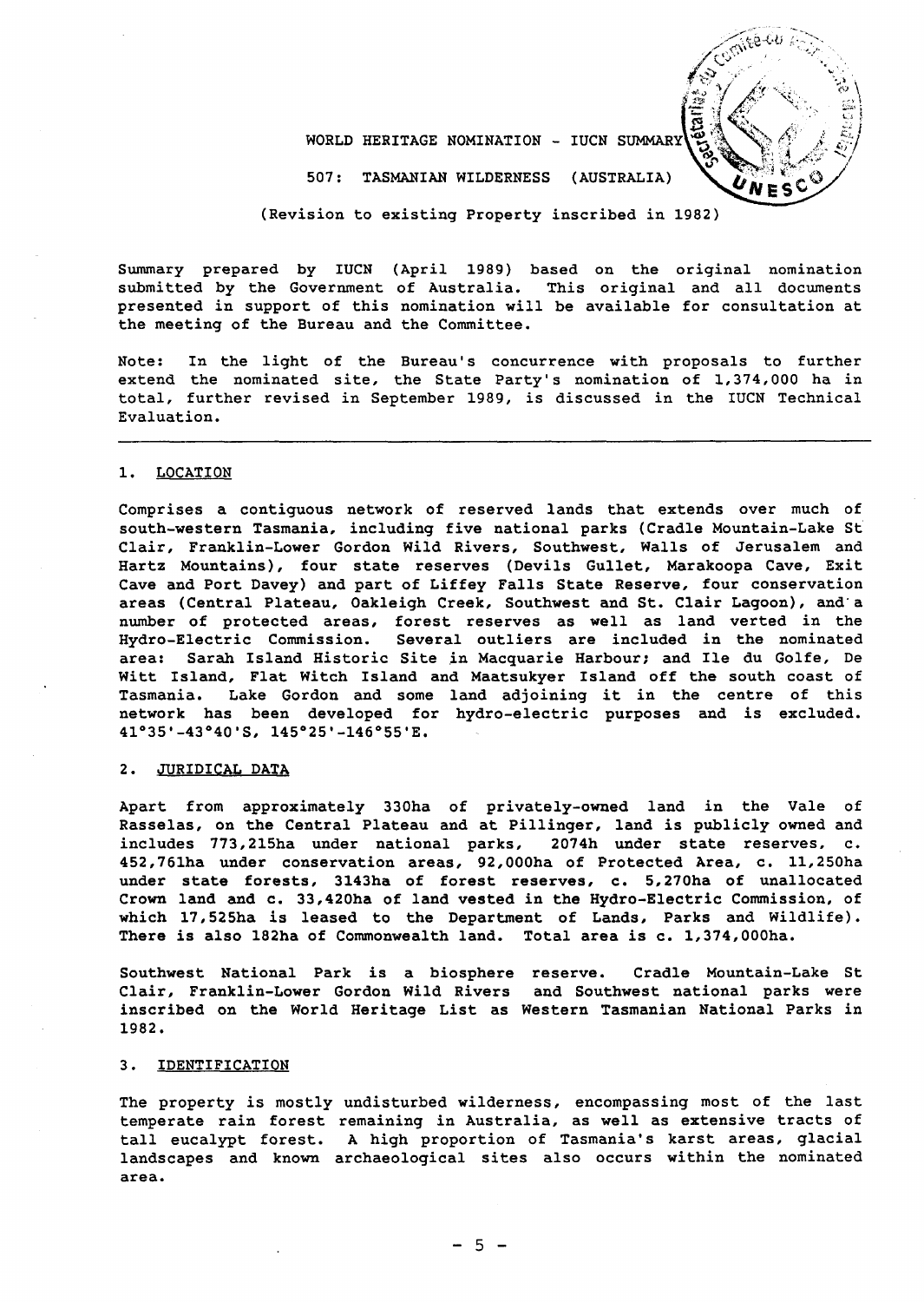In contrast to the mainland, the island of Tasmania *is* a rugged region with fold structures in the western half and fault structures in the east, both of which are found in the property. Rocks of the fold structure vary in age from Precambrian to Devonian. Quartzite forms most of the prominent ranges in the area, while less resistant schist, dolomite and phyllite underlie many of the<br>valleys and plains. Changing climates have also influenced landscape Changing climates have also influenced landscape development, highlighted most recently by late Cainozoic and Pleistocene glacial and periglacial events. The coastline has been subjected to a number of sea level changes during the glaciations and presently provides a classic example of a drowned landscape. The Franklin and Gordon have cut directly through the mountain ranges to produce spectacular gorges. Karst formations include impressiver cave systems. Other features include Lake St Clair (the deepest lake in Australia) and a myriad of lakes on the plateau south of the<br>Walls of Jerusalem. Exit Cave is the longest measured cave system in Exit Cave is the longest measured cave system in Australia (l9km) and Anne-a-kananda *is* the deepest cave (373m).

The vegetation has as much in common with cool, temperate regions of South America and New Zealand. Alpine, temperate rain forest, wet sclerophyll, dry eucalypt, buttongrass moorland, and grassland and grassy woodland communities are well represented. In addition, there are coastal, wet and dry scrub communities and examples of Tasmania's Sphagnum bogs. Temperate rain forest, covering less than 30% of the area below the treeline, is distinctive in its total absence of typical rain forest morphological adaptions, such as drip tip leaves, stem-flowering and buttressing, and in the small leaves of dominant species. There is a wide range of aquatic ecosystems, including meromictic lakes and coastal lagoons with their unusual micro-organisms. The temperate rain forest, eucalypt forest, buttongrass moorland and the alpine communities occur in a unique mosaic of Antarctic and Australian elements of the flora. The Antarctic element consists of species descended from the super-continent of Gondwana and includes populations of relictual Gondwanan conifer genera restricted to Tasmania. Plants of the Australian element, of which Eucalyptus is a prime example, have evolved more recently and dominate the sclerophyll<br>communities. Two-thirds (240) of Tasmania's endemic higher plant taxa are Two-thirds (240) of Tasmania's endemic higher plant taxa are present in the area, many of which are threatened.

The fauna includes an unusually high proportion of endemic species and relict groups of ancient lineage. Two main groups can be recognised: one, including the marsupials and burrowing freshwater crayfish, that has survived as relicts of the Gondwana fauna; and another, including rodents and bats, that has invaded Australia from Asia millions of years after the break up of<br>Gondwanaland. Of Tasmania's 32 mammal species, 27 are present. Over 150 bird Gondwanaland. Of Tasmania's 32 mammal species, 27 are present. species are present, including orange-bellied parrot Neophema chrysogaster (R), one of Australia's rarest and most threatened birds. There are 11 reptile species, six frog species, 15 species of freshwater fish and an important invertebrate fauna.

Archaeological finds indicate a significant Ice Age (Pleistocene) hunter-gatherer society inland, which existed from at least 30,000 years ago until the end of the Ice Age some 11,500 years ago, and coastal occupation by Aborigines from at least 3,000 years ago to the time of European arrival in the 19th century.

Large numbers of people visit the area for active forms of recreation, including bushwalking, caving, mountaineering, climbing, rafting, and cross-country skiing. Long-established trails, such as the Overland Track and South Coast Track, provide high quality wilderness experiences for walkers.

 $- 6 -$ 

- ---~- -------------------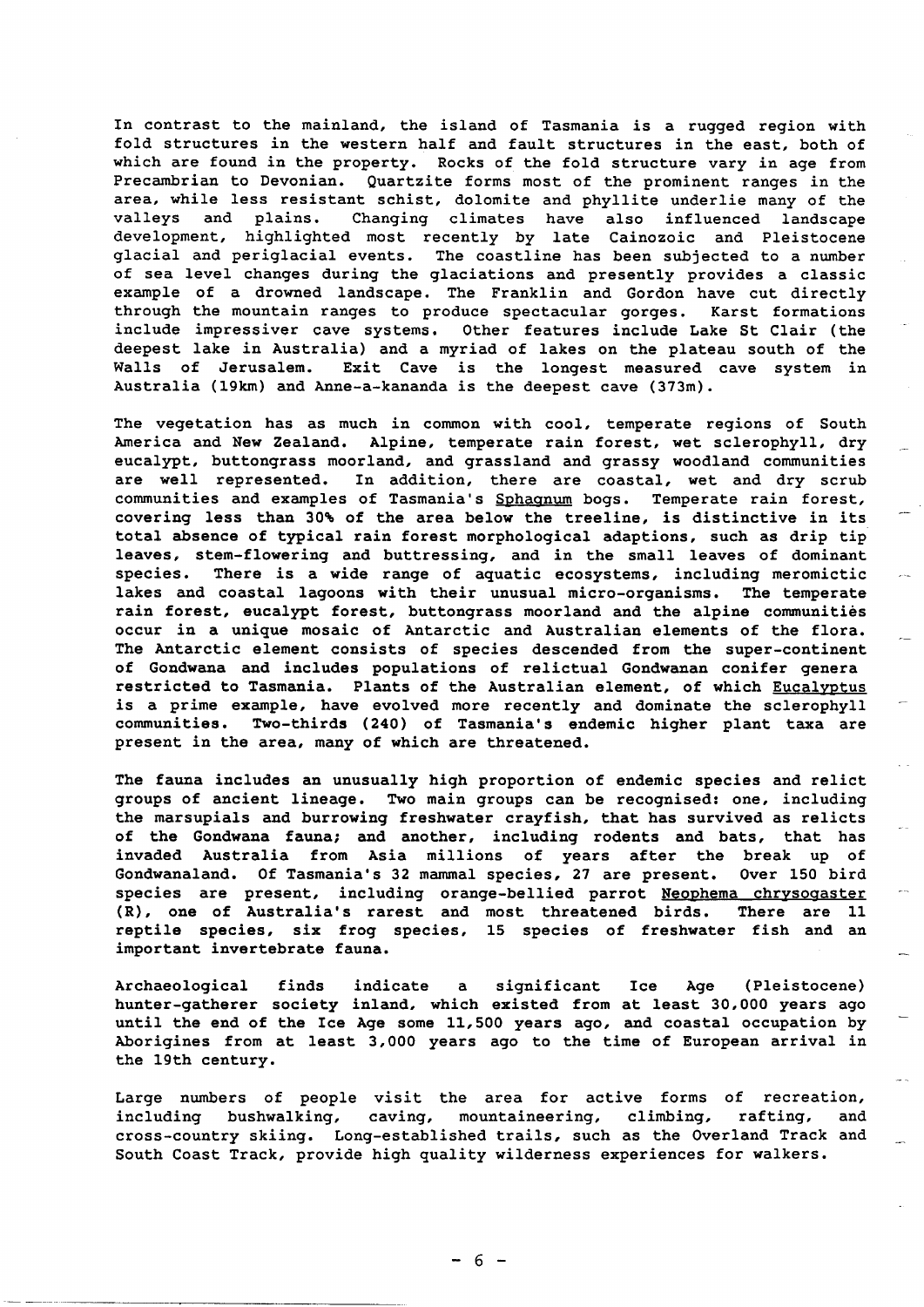### 4. STATE OF PRESERVATION/CONSERVATION

Most of the property is in a natural or near natural condition. The major human modification of the region has been the construction of the Middle Gordon hydro-electric power scheme in the early 1970s. This involved the damming of a section of the Gordon River (excluded from the property) and the inundation of Lake Pedder with its remarkable quartzite beach to form two large impoundments. As part of this scheme, a road was built into the heart of the southwest wilderness and a small town, Strathgordon, constructed just outside Southwest National Park. Hydro-electric development has also taken place at Scotts Peak, Mount Arrowsmith, Lakes Augusta and Mackenzie, and Lake St Clair, the level of which was artificially raised in 1946; investigation camps and tracks remain on the Lower Gordon River and Mount McCall. The Lake Mackintosh impoundment forms a minor intrusion into Cradle Mountain-Lake St There is some visual impact associated with these developments on the viewfields from some popular peaks.

Fire continues to be the greatest threat to much of the more remote country. Some forest in peripheral areas (Lemonthyme, south of Farmhouse Creek and other localities) has been disturbed by previous logging and/or road-building activities. Small-scale mining has taken place in the past and rights exist to operate two small mines for gold and wolfram. Limestone is extracted from a quarry near Exit Cave. Darwin Quarry, just inside the western boundary, supplies rockfill for a dam project; strict conditions have been imposed on its operation to protect the wider environment. High wakes generated by high-speed tourist vessels, combined with the operation of the Middle Gordon Power Station, have created an erosion problem on the Lower Gordon River. The condition of three unique meromictic lakes beside the Gordon River is also affected by the Middle Gordon Power Scheme and only one of these now retains the condition. An improved management regime is being investigated. Erosion of walking tracks and damage to vegetation from trampling are localised and of low impact. Root rot fungus Phytophthora cinnamomi, which selectively affects tree and shrub species, is widespread along some access routes. Possible mineral exploitation and mining in the Jane River gold field and Oakleigh Creek wolfram mine would affect wilderness and conservation values.

## 5. JUSTIFICATION FOR INCLUSION ON THE WORLD HERITAGE LIST

The Tasmanian Wilderness nomination, as presented by the Government of Australia, provides the following justification for designation as a World Heritage property:

## a) Cultural property

- (iii,v) Past civilisations and cultures under threat. A suite of Pleistocene archaeological sites provide evidence of an Ice Age society. Holocene aboriginal sites within a landscape largely unmodified by European<br>settlement provide a unique record of coastal adaptations of settlement provide a unique record of coastal aborigines. These sites would be vulnerable under the impact of development.
- (vi) Events, ideas or beliefs. Pleistocene rock art, as depicted in Judds Cavern, adds an important cultural dimension to the understanding of an Ice Age society.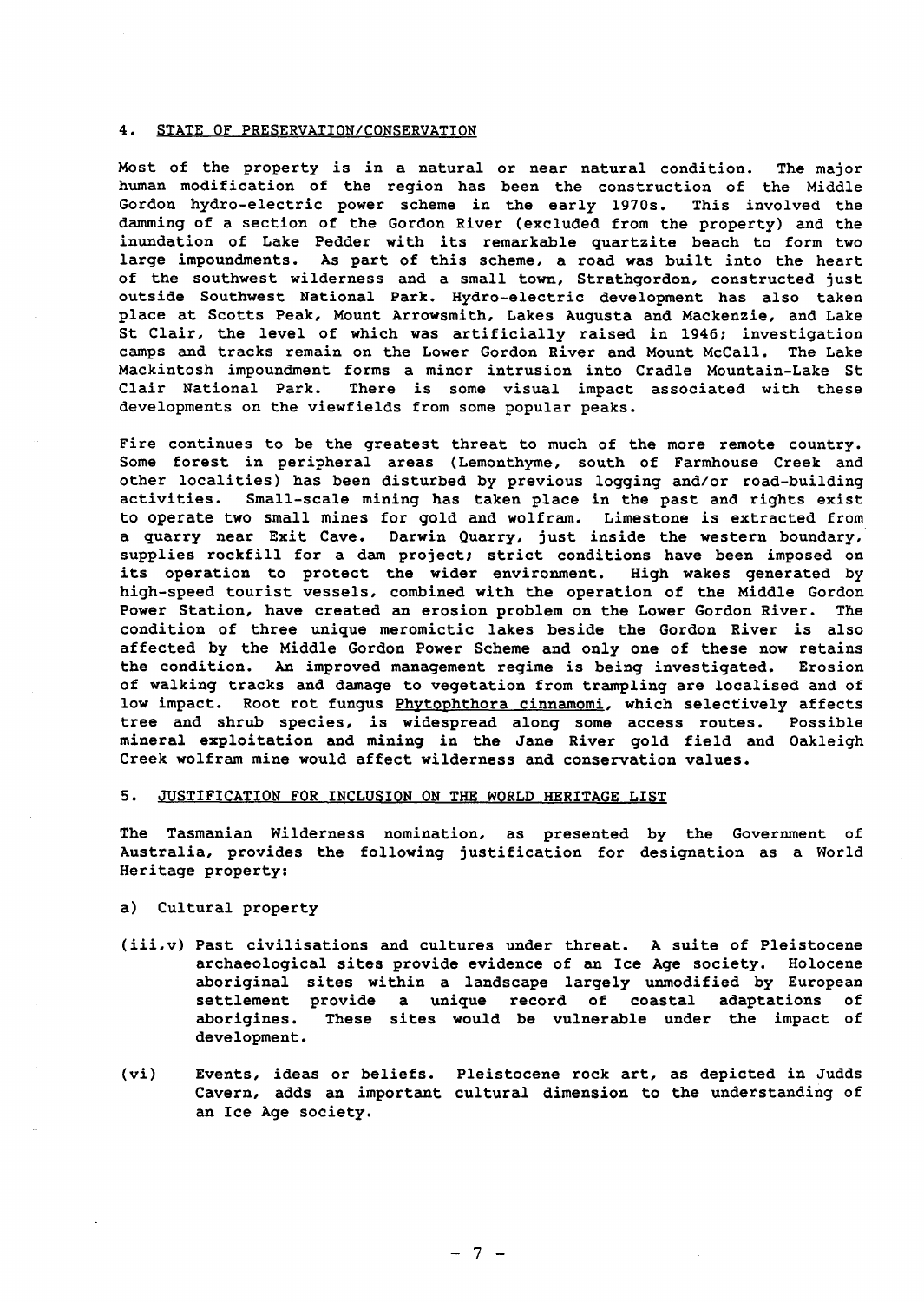### b) Natural property

- *(i)*  Earth's evolutionary history. Rock formations, glacial deposits, extraglacial processes and glacio-karst landforms provide a valuable record of major stages in the earth's evolutionary history. Primitive relictual floral and faunal groups with strong New Zealand and Patagonian affinities provide living evidence existence of the southern supercontinent of Gondwana and its subsequent fragmentation. previous
- $(ii)$ On-going geological and biological processes. Geomorphological and natural (including speciation) processes are occurring in a variety of undisturbed environments and, in some cases, provide benchmarks against which the effects of human activities elsewhere may be measured. Ecological succession from moorland to rain forest in the absence of fire is in itself a significant process of outstanding importance.
- $(iii)$ Exceptional natural beauty. Geological and glacial events, climatic patterns and aboriginal occupation have combined to produce an exceptional landscape, renowned for its high wilderness qualities. Tall eucalypt forests, maintained by fire, give way to the last great temperate rain forest remaining in Australia. Other features include a spectacular coastline and unique karst formations.
- (iv) Habitats of rare and threatened species. Provides significant habitat for numerous rare or threatened species, many of which are endemic.

2382p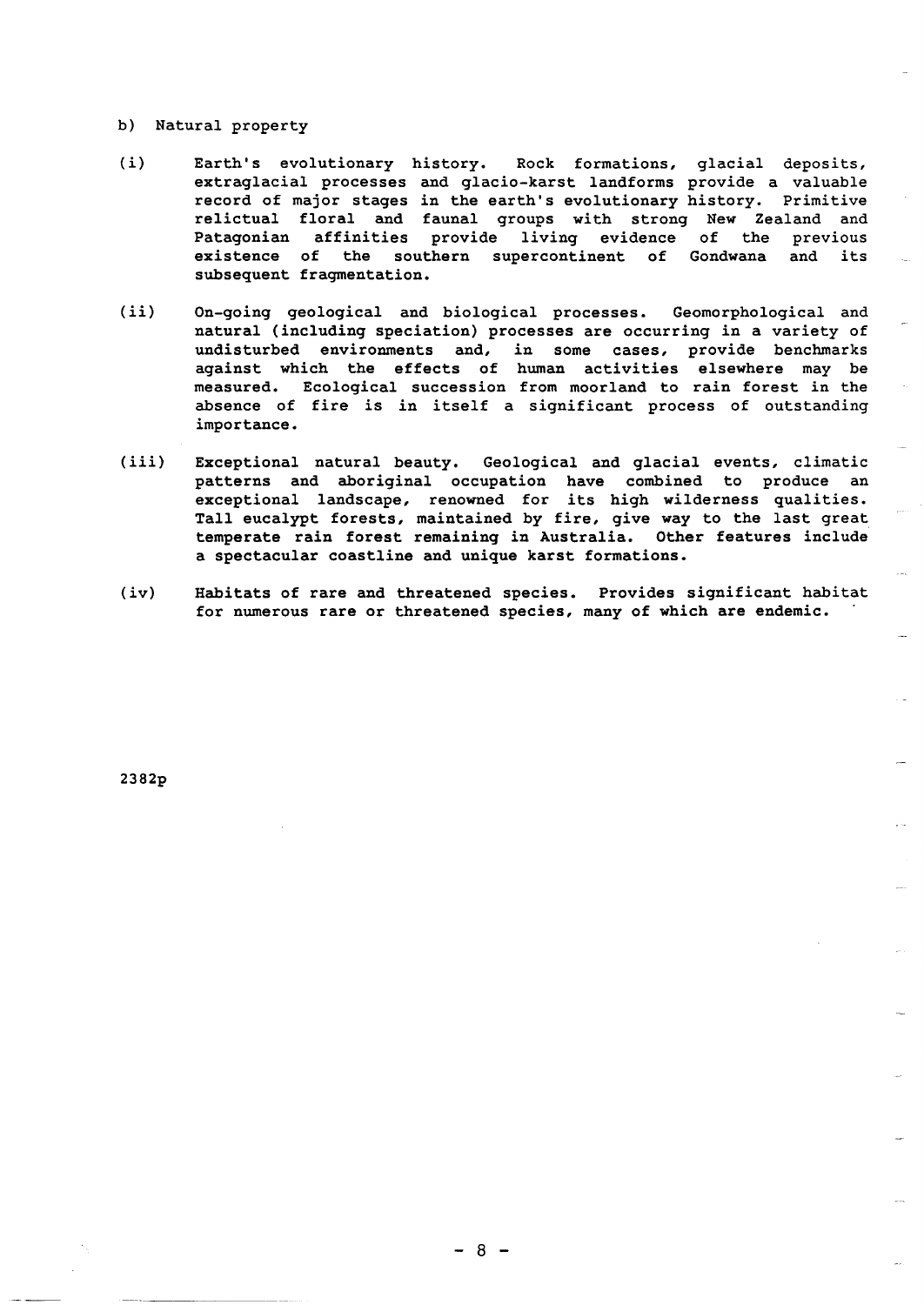## WORLD HERITAGE NOMINATION - IUCN TECHNICAL EVALUATION

507 TASMANIAN WILDERNESS (AUSTRALIA)

### 1. DOCUMENTATION

- i) IUCN Data Sheet (including reference list); original nomination of 1981
- ii) Consultations: Commonwealth and Tasmania State Government Officials, P. Hitchcock, J. Kirkpatrick, G. Mosely, R. Davidson (National Trust), ACIUCN, P. Toyne (ACF), A. Graham (TWS), G.Stankey, M. Chilcott, H. Eidsvik
- iii) Additional literature consulted: Australian Heritage Commission 1987. "World Heritage Value of the Southern Forests and Other Areas Associated with the Existing World Heritage Area"; D.Nelson 1982. "Southern Trilogy", Wilderness, (18), December
- iv) Site Visits: Jim Thorsell. January 1987 and February 1989.

### 2. COMPARISON WITH OTHER AREAS

As with any island, Tasmania has special natural qualities found nowhere else. In the Tasmanian Wilderness these qualities are a mix of biophysical and cultural values set in a nature-dominant landscape of high value for science and conservation. Within Tasmania it is certainly unique as there is no other part of the island with the same concentration of natural features<br>and wild landscape. The nominated area is one of the five largest The nominated area is one of the five largest conservation units in Australia. It has a number of species affinities with the eastern sclerophyll and eastern grassland biogeographic provinces of mainland Australia but, because of its special character, it is given its own separate province. Its glacial history and scenic aspects have many similarities with the "Australian Alps" but those found in the Tasmanian Wilderness are of greater variety and are more pronounced and spectacular. Although pockets of cool temperate rainforest occur on the mainland, the nominated site contains the largest and most pristine tracts in all Australia. There is thus no other area in Australia with a similar combination of values relating to dramatic scenery, extensive coastal habitat, karst landscape, glacial features, wild rivers, lakes, alpine vegetation, tall temperate rainforest and almost 30 endemic wildlife species.

On a global scale, the Tasmanian Wilderness can be best compared with two other areas of temperate wildlands that occur between the 40th and 50th parallels in the Southern Ocean. These are the parks of Fiordland in New Zealand where a new nomination for a much expanded area has been received for review in 1990 and Los Glaciares in Argentina to which the adjacent contiguous parks in Chile may also eventually be added. All three of these areas are rugged glaciated mountainous regions situated in the path of strong westerly, moisture-laden winds. All three have national parks on the World Heritage list whose areal extent are being enlarged. The affinities between these widely-separated sites are reflected in the strong floristic links which originated with the existence of the southern super-continent of Gondwanaland. Before the continents began to drift apart, a number of plants had begun their evolution and a striking example of a genus common to these now widely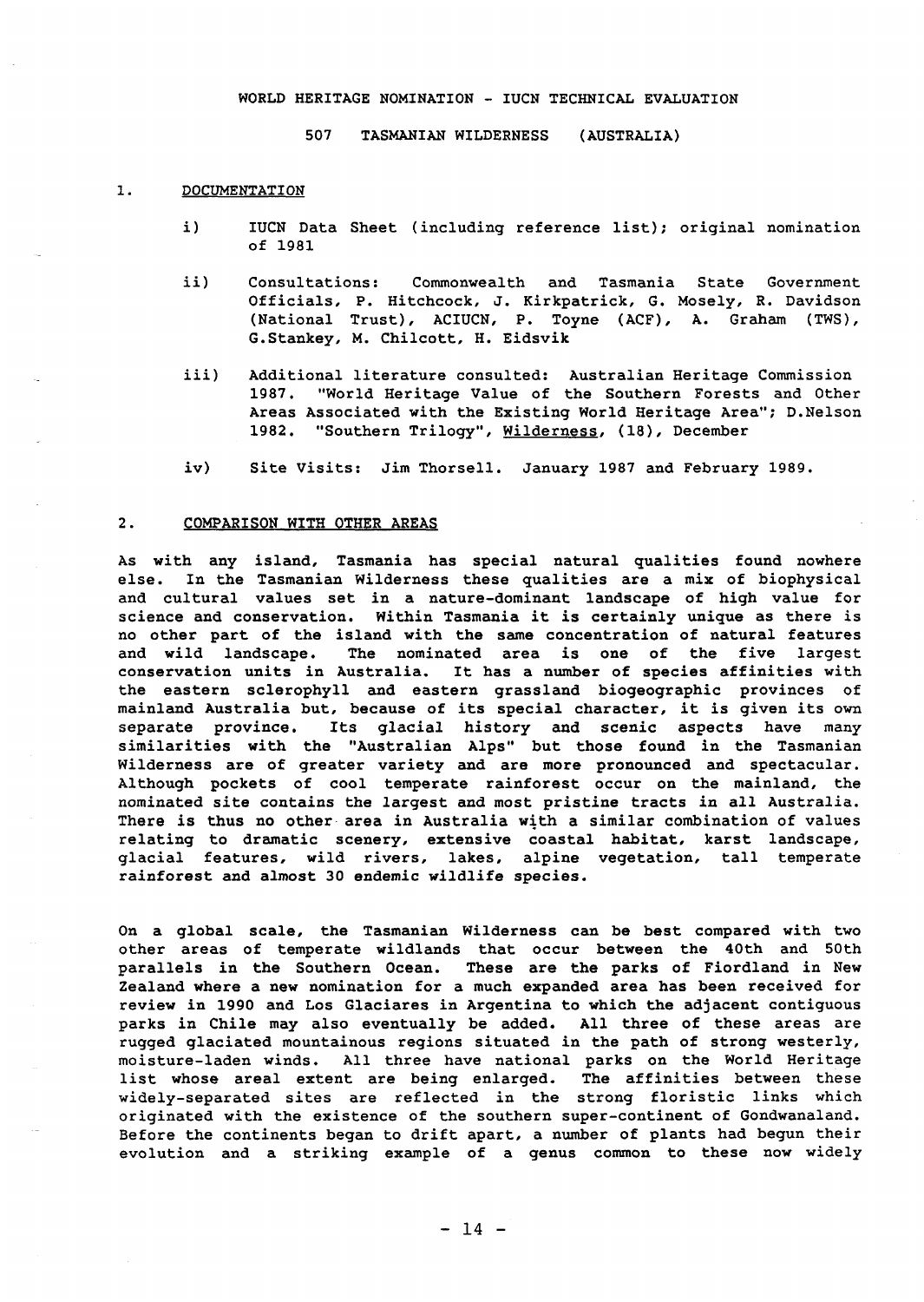separated areas is the southern beech, Nothofagus. The Tasmanian Wilderness can be thus viewed as one part of a "trilogy" of three large natural World Heritage sites, each unique in many ways, but united in evolutionary history by the genus Nothofagus.



## 3. INTEGRITY

The nomination which was before the Bureau in June 1989 was a reformulation of the original site inscribed in 1982 which was 769,355 ha in size. The initial revision added an additional 261,960 ha bringing the total size of the property to 1,031,315 ha which represented a 34% increase. The areas added to that time corresponded to the recommendation of IUCN in the 1982 evaluation except for the Denison River/Prince of Wales Range/Spires Range which remained in the enclave referred to as the "hole in the doughnut". However, the September 1989 revision incorporates not only the "hole in the doughnut" but additional areas which add further features of importance and, by adopting some more natural boudaries, enhance the nominated site significantly. In area, the revision adds another 604,645ha to the nomination bringing it to 1,374,000ha, representing now a 78' increase on the area of the World Heritage site inscribed in 1982. Those new additions complement the existing site (1) by increasing the extent of protection of the essential wilderness quality; (2) by adding on the eastern boundary an extensive area of undisturbed tall open forest dominated by eucalypts (thus expanding the representation of a wide range of species including the Myrtaceae and the Epacridaceae, two of Australia's endemic families, as well as adding significant stands of southern conifers); (3) by adding the adjacent Walls of Jerusalem and the Central Plateau area (a very interesting and scenic glacial area with hundreds of rock basin lakes); and (4) by including a range of karst features and caves, many of which have evidence of early human occupation. All of these features are exceptional in their own right and greatly add to the overall natural value, wilderness quality and integrity of the site.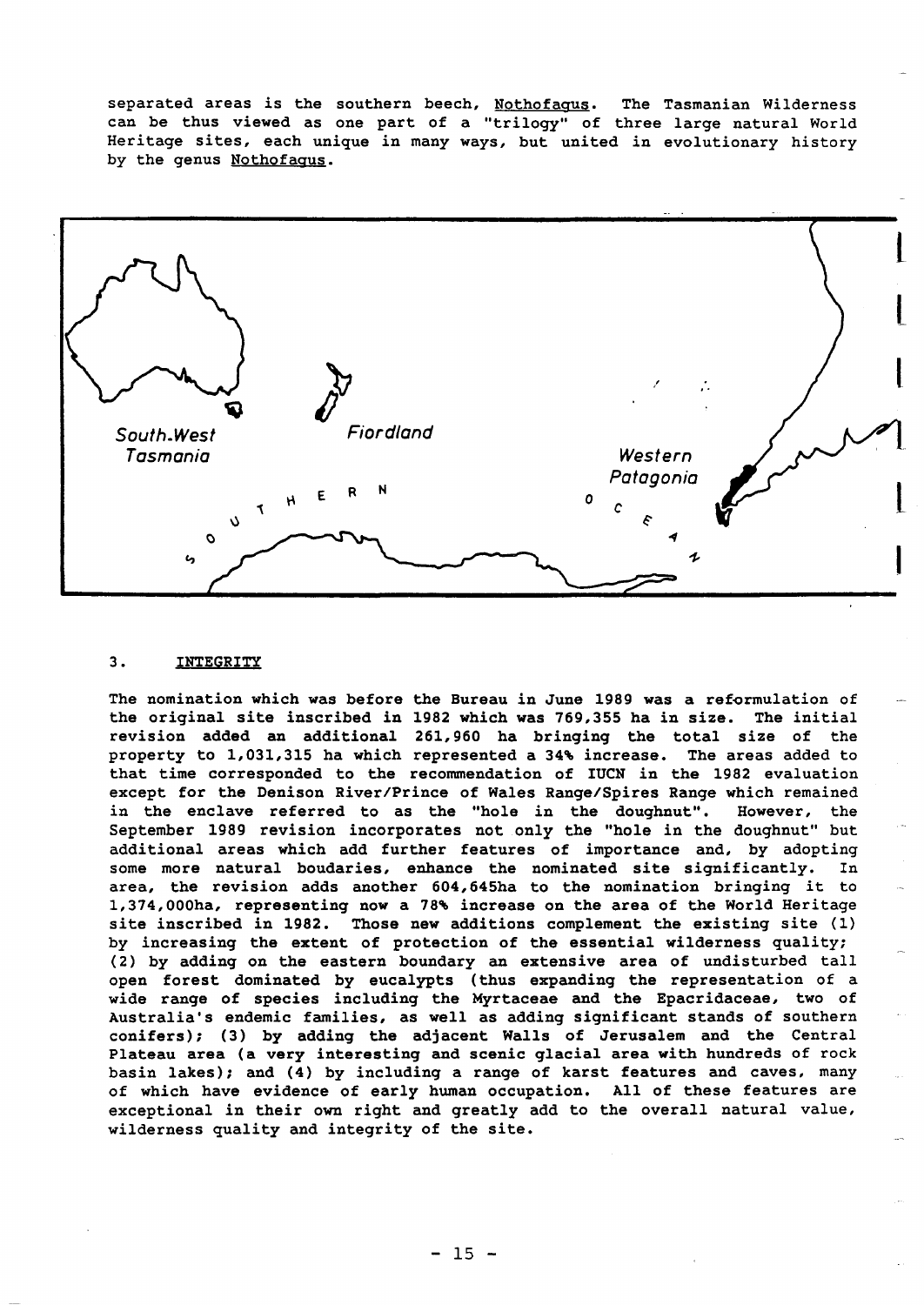Further to the very large extension in size, there have been a number of other advances in management of the site over the past seven years. These include: (1) contributions from the Commonwealth of over \$A2 million a year to assist the State in strengthening management. These funds have assisted in improving access trails, conducting research, building a visitor centre and preparing management plans for certain components; (2) the establishment of advisory committees to provide advice on management issues; (3) institution of special regulations to control erosion damage by boat traffic on the Gordon River; and, most dramatically, (4) the cancellation of plans to proceed with the Gordon River hydro-electric power scheme. All of these activities represent positive actions to ensure that the high standards of management of World Heritage properties in Australia are maintained.

In terms of management arrangements, the State and Commonwealth have confirmed that the land declared as State Forest in the proposed World Heritage area will be proclaimed State Reserve. Consequently, direct administration and day-to-day management of the Tasmanian Wilderness will be by the Tasmanian Department of Lands, Parks and Wildlife as is the case with the existing site. Other mechanisms in place now will also be extended to cover the new<br>area. These include provisions for a Ministerial Council, a Standing These include provisions for a Ministerial Council, a Standing Committee of Officials, and a Consultative Committee with representatives of voluntary community groups. The management of the site is thus unified under one agency which is complemented by an overlay of intergovernmental and public advisory and coordinating committees.

Outside the boundaries of the site, extractive forestry operations will occur outside the eastern boundary with clear-cutting, road-building activity, the possibility of fire escape, and reduction in visual quality and wilderness values. These will hopefully be minimised through careful management and through application of the Forestry Commission's "Forestry Practices Code". However, the adjustments to the eastern boundary of the site made in the September 1989 revision to better follow natural features reduces the potential problem. Specific suggestions for adjustments of the eastern boundary reviewed during the IUCH field inspection have now been incorporated.

Other suggestions made during the IUCN inspection has also been incorporated in the September 1989 revision. These cover the revision of the Central These cover the revision of the Central Plateau Protected Area and some areas to the west. The major omission, however, which has now been remedied was the Dennison-Spires/Maxwell River area comprising the northern and western portion of the "hole in the doughnut".

The September 1989 revision recognises the obvious need to accept that the Lake Gordon impoundment is such a major intrusion that it should be left out of the World Heritage site. Lake Pedder's impoundment is already in the site and this may appear as inconsistent with the exclusion of Lake Gordon. However, the Pedder impoundment is not subject to as large a drawdown as Lake Gordon and is not so desolate in appearance. From a management perspective it is also advantageous to have Pedder within the site and some have even suggested that its long term restoration as a natural lake should be considered.

The conclusions on the boundaries of the new property with its further revised boudaries, therefore, are that it is an immense improvement over the original and that the two governments concerned have essentially reached a conclusion which is highly satisfactory from the point of IUCN of greatly enhanced World Heritage site. Some new extensions to the west side of the site were not considered or field examined by IUCH and can be viewed as something of a bonus incorporating additional orange-bellied parrot habitat.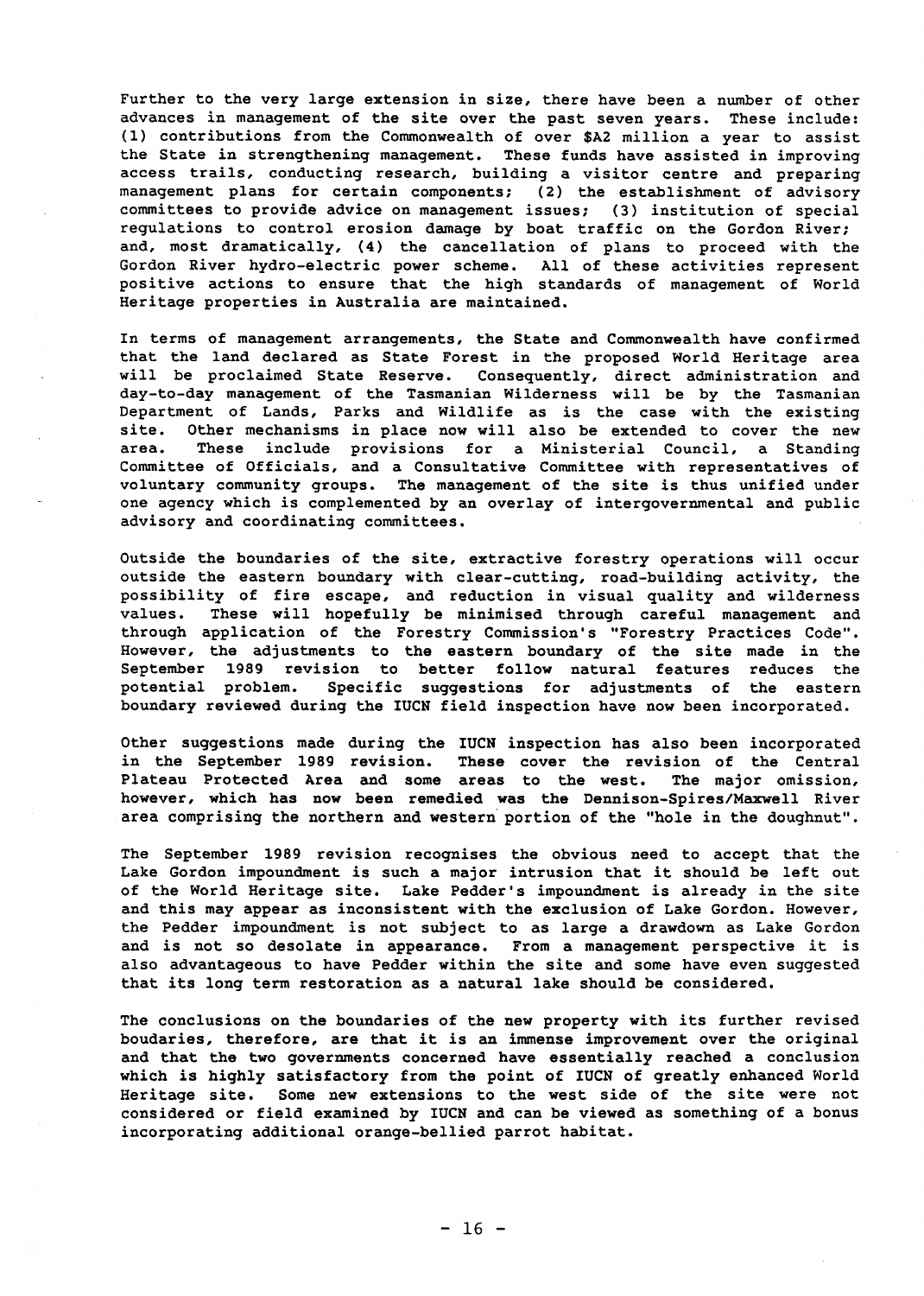Only one small anomaly remains - a thumb of land which forms an enclave south of Hartz Mountains National Park. Timber values led to its exclusion but the area could be the subject of a minor modification to the boundary at some time in the future.

A final point affecting integrity pertains to small-scale mining operations that exist at several locations (Oakleigh Creek, Adamsfield, Melaleuca, and Jane River). They are all very marginal in nature and it is extremely unlikely that major deposits will be found. Their existence, however, along with the access to them, is inimical to the wilderness values of the site. It is hoped that their operations will gradually be phased out and restoration undertaken of the disturbed areas.

## 4. ADDITIONAL COMMENTS

Several secondary management issues are associated with the site but are not discussed in this evaluation as they are not considered as issues of concern to the Committee. These deal with the future of an area of land revoked from the Wild Rivers National Park in 1982, the operation of a limestone quarry near Exit Cave, and changes in the limnology of the meromictic lakes. It is also evident that the mix of land designations within the site may be excessive and that future administrations may wish to consolidate these.

It is also noted that the name of the site is being adjusted to the "Tasmanian Wilderness". It should be recognised, however, that not all the area in the site is wilderness and that there is other wilderness on the island. However, Map 11 of the nomination shows the preponderance of wilderness in the nominated area.

### 5. EVALUATION

In 1982, the Committee inscribed the site on the basis of it meeting all four natural plus cultural criteria. The addition of 604,645 ha to the site further adds to its values by including ecosystems (particularly tall eucalypt forest), and land system types (glacial landforms and karst) lacking in the original area. The new proposed boundary greatly improves the integrity of the original area, includes a substantial portion of the range of many rare species, and increases the extent of wilderness reservation. Along with the addition of these important values, the State and Commonwealth have cooperated to implement a more effective management regime.

# 6. RECOMMENDATION

When the Bureau considered the IUCN recommendations in June, it noted with satisfaction the proposal to extend the existing World Heritage Site by adding an additional area of 261,960ha i.e. a 34% increase, then proposed. The Bureau concurred with the IUCN recommendation to further expand the additional nominated area to include the Denison/Spires/Maxwell River area plus a number of areas along the Eastern boundary of the then current extension and welcomed the declaration of the representative of Australia that this additional<br>expansion would be submitted in September. The Bureau requested IUCN to expansion would be submitted in September. complete its evaluation and ICOMOS to evaluate the cultural values of the full extended areas.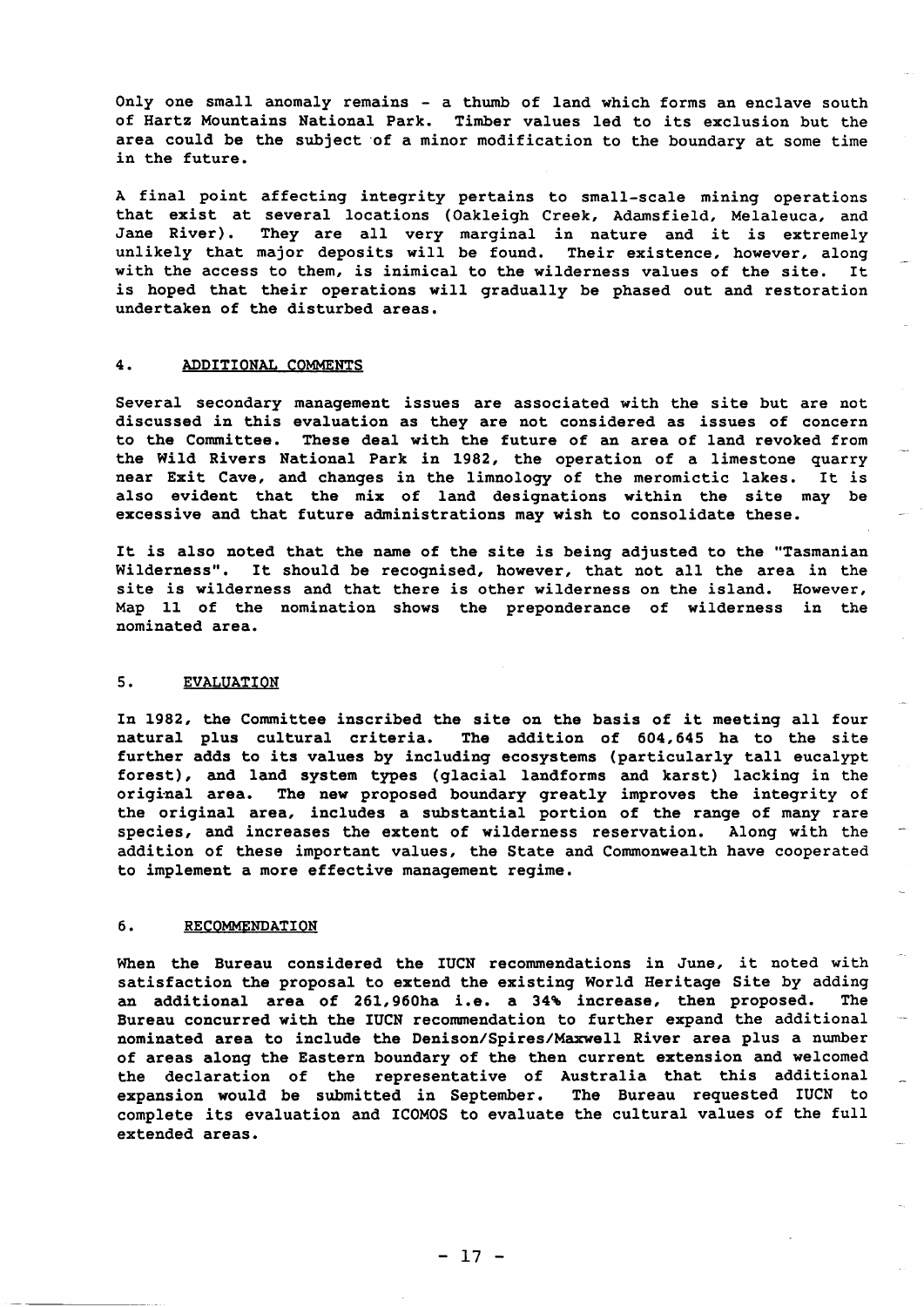The consequence of the Australian Government's latest initiative (agreed with the Tasmanian Government) is that the boundaries of the property inscribed in 1982 as the "Western Tasmania Wilderness National Parks" have been substantially modified. consolidated and greatly enhanced in the latest (September) revision of the area nominated as the "Tasmanian Wilderness". The September revision fully meets the reservations indicated earlier by IUCN and expressed in the Bureau's recommendation. The site as set out in the September 1989 revision should therefore be inscribed on the World Heritage list on the basis of satisfying all four criteria for natural properties.

*2628J* Oct.1989